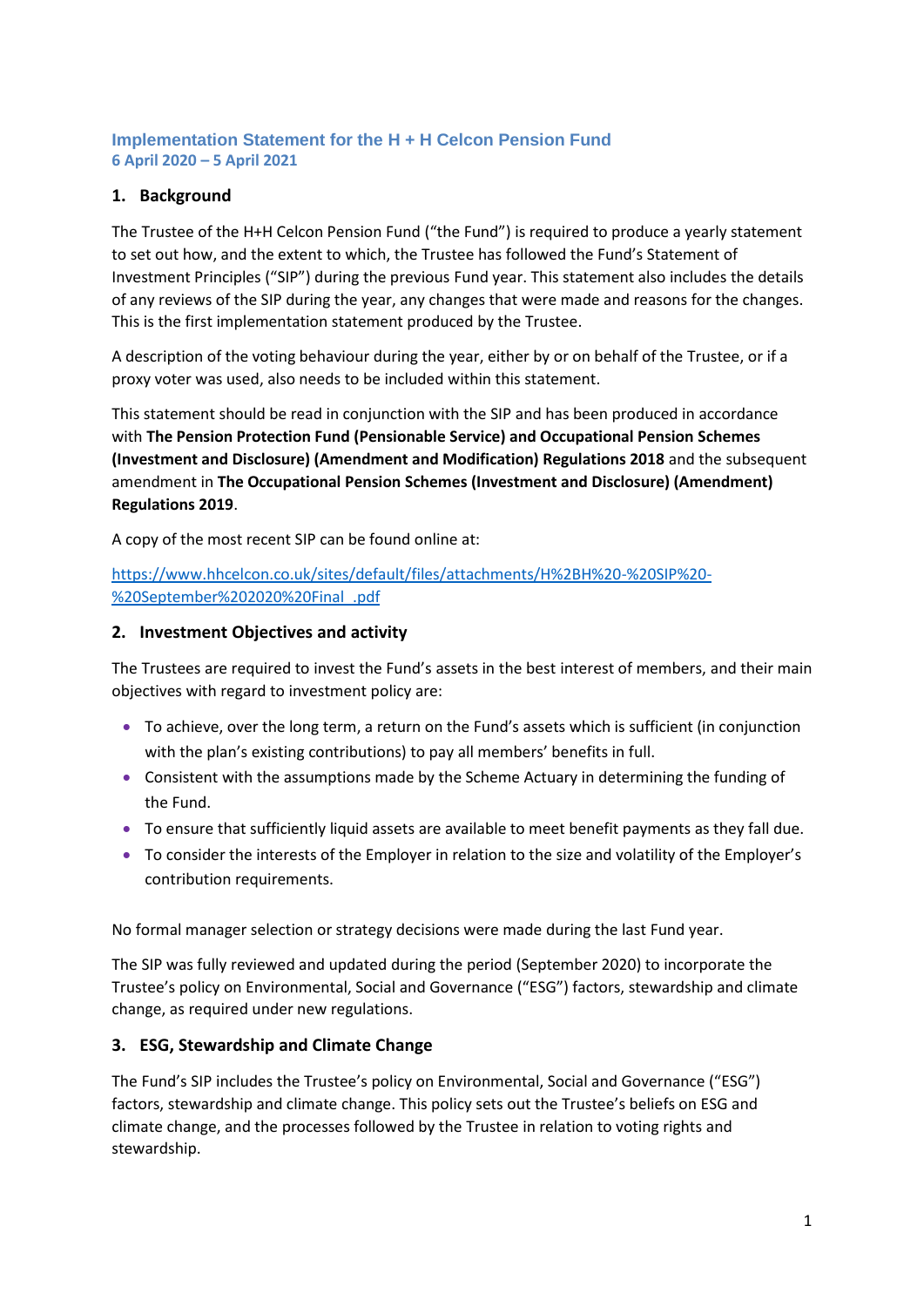The Trustee will review these further in the next Fund year and provide information in the next implementation statement. The Trustee also intends to review the investment managers' ESG policies including the application of voting rights in the next Fund year.

# **4. Voting and Engagement**

The Trustee is keen that its managers are signatories to the UK Stewardship Code, which they are.

All of the Trustee's holdings are within pooled funds and the Trustee has delegated to their investment managers the exercise of voting rights. Therefore, the Trustee is not able to direct how votes are exercised and the Trustee has not used proxy voting services over the year.

The Fund is invested in the following funds:

- L&G Matching Core Fixed Long Fund
- L&G Matching Core Real Fund
- L&G Dynamic Diversified Fund
- BlackRock Dynamic Diversified Fund
- Newton Real Return Fund

The Trustee was unable to include voting data for some of the pooled funds (L&G Matching Core Fixed Long Fund, L&G Matching Core Real Fund) due to the funds not holding physical equities, however they will continue to work with their advisers and investment managers with the aim of providing more information in future statements.

## **a. Description of investment manager's voting processes**

### **LGIM**

LGIM describe their voting process as follows:

"LGIM's voting and engagement activities are driven by ESG professionals and their assessment of the requirements in these areas seeks to achieve the best outcome for all our clients. Our voting policies are reviewed annually and take into account feedback from our clients.

Every year, LGIM holds a stakeholder roundtable event where clients and other stakeholders (civil society, academia, the private sector and fellow investors) are invited to express their views directly to the members of the Investment Stewardship team. The views expressed by attendees during this event form a key consideration as we continue to develop our voting and engagement policies and define strategic priorities in the years ahead. We also take into account client feedback received at regular meetings and/ or ad-hoc comments or enquiries.

All decisions are made by LGIM's Investment Stewardship team and in accordance with our relevant Corporate Governance & Responsible Investment and Conflicts of Interest policy documents which are reviewed annually. Each member of the team is allocated a specific sector globally so that the voting is undertaken by the same individuals who engage with the relevant company. This ensures our stewardship approach flows smoothly throughout the engagement and voting process and that engagement is fully integrated into the vote decision process, therefore sending consistent messaging to companies.

LGIM's Investment Stewardship team uses ISS's 'ProxyExchange' electronic voting platform to electronically vote clients' shares. All voting decisions are made by LGIM and we do not outsource any part of the strategic decisions. Our use of ISS recommendations is purely to augment our own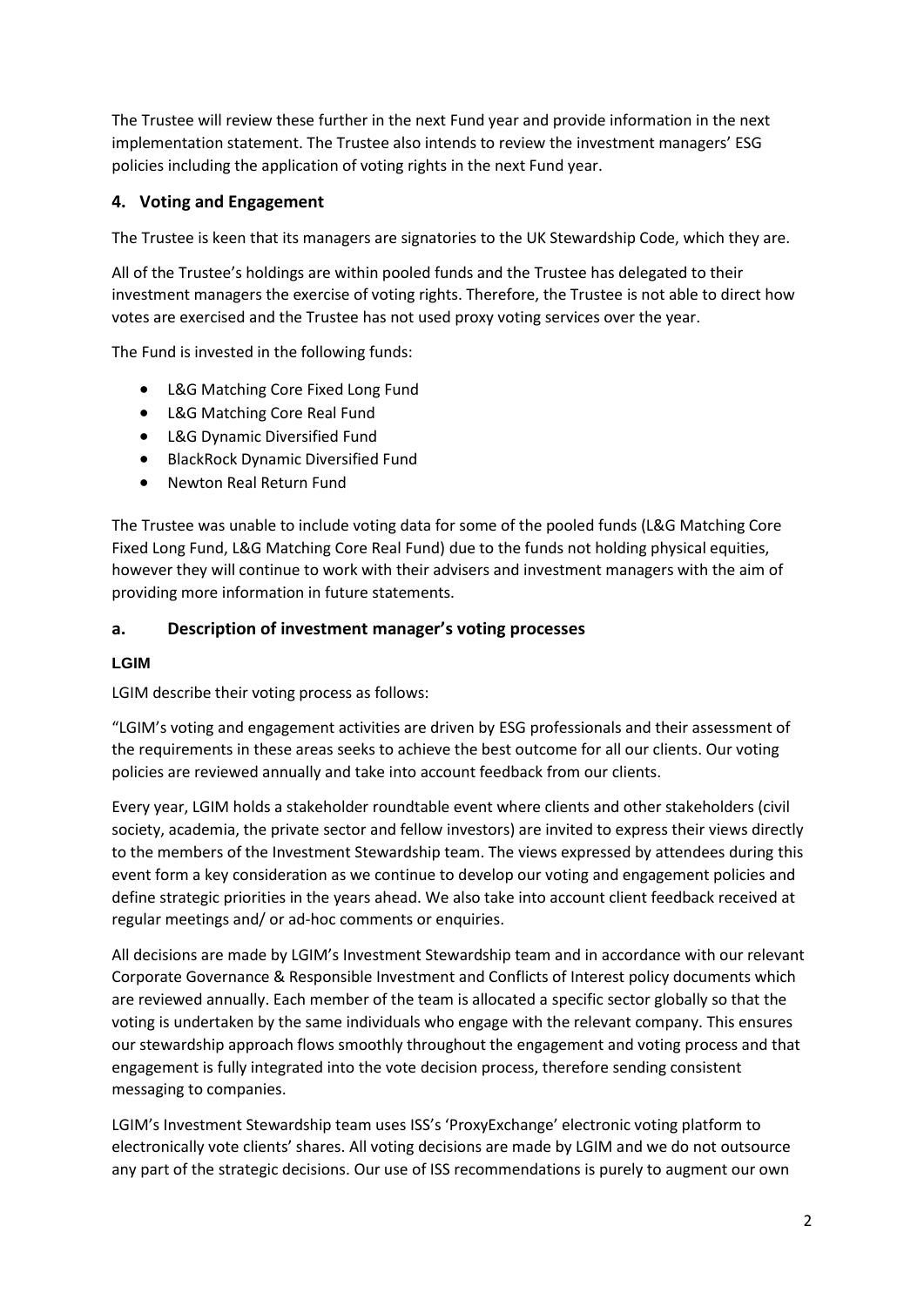research and proprietary ESG assessment tools. The Investment Stewardship team also uses the research reports of Institutional Voting Information Services (IVIS) to supplement the research reports that we receive from ISS for UK companies when making specific voting decisions.

To ensure our proxy provider votes in accordance with our position on ESG, we have put in place a custom voting policy with specific voting instructions. These instructions apply to all markets globally and seek to uphold what we consider are minimum best practice standards which we believe all companies globally should observe, irrespective of local regulation or practice.

We retain the ability in all markets to override any vote decisions, which are based on our custom voting policy. This may happen where engagement with a specific company has provided additional information (for example from direct engagement, or explanation in the annual report) that allows us to apply a qualitative overlay to our voting judgement. We have strict monitoring controls to ensure our votes are fully and effectively executed in accordance with our voting policies by our service provider. This includes a regular manual check of the votes input into the platform, and an electronic alert service to inform us of rejected votes which require further action.

It is vital that the proxy voting service are regularly monitored and LGIM do this through quarterly due diligence meetings with ISS. Representatives from a range of departments attend these meetings, including the client relationship manager, research manager and custom voting manager. The meetings have a standing agenda, which includes setting out our expectations, an analysis of any issues we have experienced when voting during the previous quarter, the quality of the ISS research delivered, general service level, personnel changes, the management of any potential conflicts of interest and a review of the effectiveness of the monitoring process and voting statistics. The meetings will also review any action points arising from the previous quarterly meeting.

LGIM has its own internal Risk Management System (RMS) to provide effective oversight of key processes. This includes LGIM's voting activities and related client reporting. If an item is not confirmed as completed on RMS, the issue is escalated to line managers and senior directors within the organisation. On a weekly basis, senior members of the Investment Stewardship team confirm on LGIM's internal RMS that votes have been cast correctly on the voting platform and record any issues experienced. This is then reviewed by the Director of Investment Stewardship who confirms the votes have been cast correctly on a monthly basis. Annually, as part of our formal RMS processes the Director of Investment Stewardship confirms that a formal review of LGIM's proxy provider has been conducted and that they have the capacity and competency to analyse proxy issues and make impartial recommendations."

#### **BlackRock**

BlackRock votes annually at approximately 16,000 shareholder meetings, taking a case-by-case approach to the items put to a shareholder vote. BlackRock's analysis is informed by BlackRock's internally developed proxy voting guidelines, BlackRock's pre-vote engagements, research, and the situational factors at a particular company. BlackRock aims to vote at all shareholder meetings of companies in which BlackRock's clients are invested. In cases where there are significant obstacles to voting, such as share blocking or requirements for a power of attorney, BlackRock will review the resolutions to assess the extent of the restrictions on voting against the potential benefits. BlackRock generally prefer to engage with the company in the first instance where BlackRock have concerns and give management time to address the issue. BlackRock will vote in favour of proposals where BlackRock support the approach taken by a company's management or where BlackRock have engaged on matters of concern and anticipate management will address them. BlackRock will vote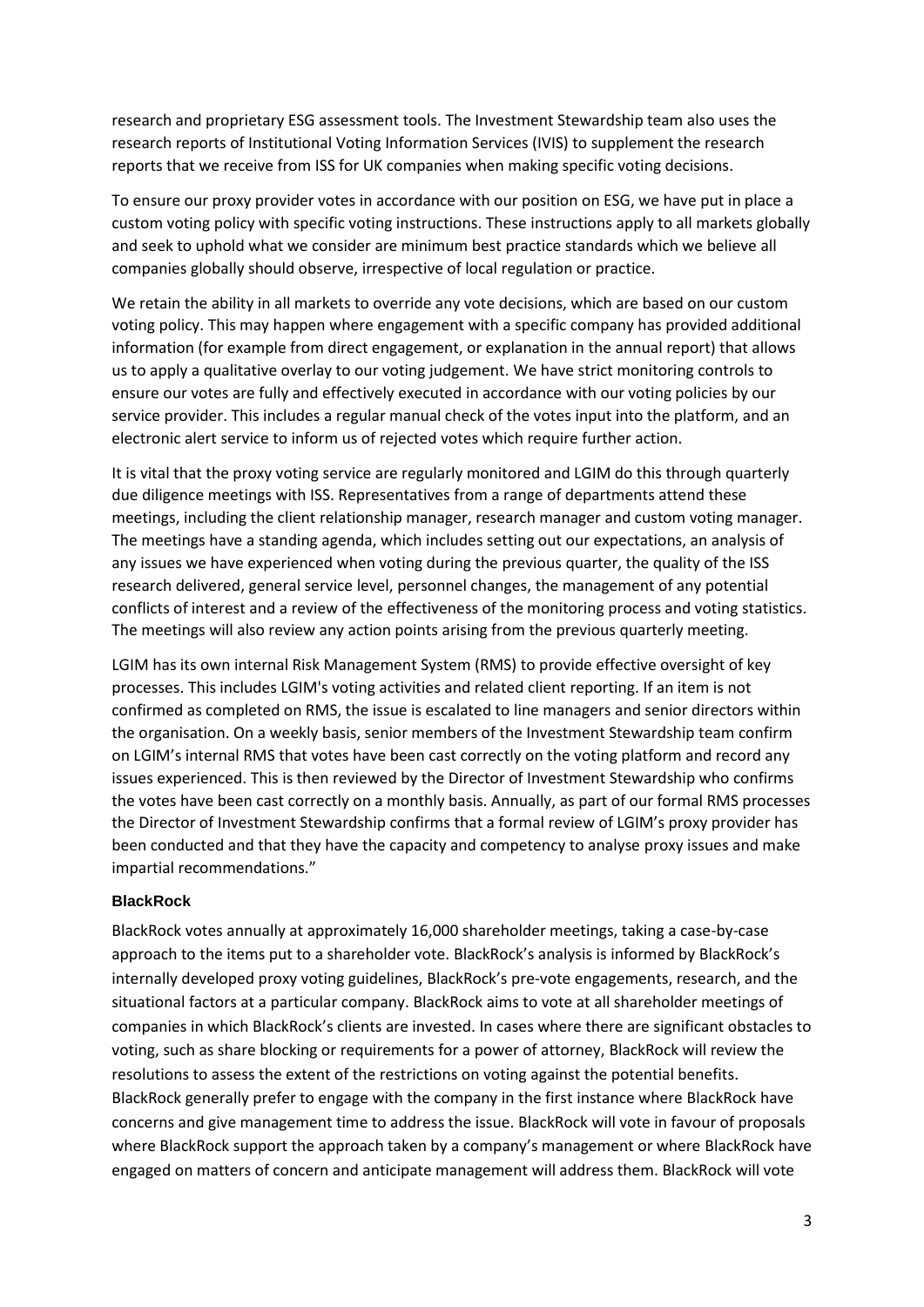against management proposals where BlackRock believe the board or management may not have adequately acted to and advance the interests of long-term investors. BlackRock ordinarily refrain from abstaining from both management and shareholder proposals, unless abstaining is the valid vote option (in accordance with company by-laws) for voting against management, there is a lack of disclosure regarding the proposal to be voted, or an abstention is the only way to implement BlackRock's voting intention. In all situations the economic interests of BlackRock's clients will be paramount. BlackRock's voting guidelines are intended to help clients and companies understand BlackRock's thinking on key governance matters. They are the benchmark against which BlackRock assess a company's approach to corporate governance and the items on the agenda to be voted on at the shareholder meeting. BlackRock apply BlackRock's guidelines pragmatically, taking into account a company's unique circumstances where relevant. BlackRock inform BlackRock's vote decisions through research and engage as necessary. BlackRock review BlackRock's voting guidelines annually and update them as necessary to reflect changes in market standards, evolving governance practice and insights gained from engagement over the prior year.

#### **Newton**

Newton (also known as BNY Mellon) describe their voting process as follows:

"Our head of responsible investment (RI) is responsible for the decision-making process of the RI team when reviewing meeting resolutions for contentious issues. We do not maintain a strict proxy voting policy. Instead, we prefer to take into account a company's individual circumstances, our investment rationale and any engagement activities together with relevant governing laws, guidelines and best practices.

Contentious issues may be referred to the appropriate industry analyst for comment and, where relevant, we may confer with the company or other interested parties for further clarification or to reach a compromise or to achieve a commitment from the company.

Voting decisions are approved by either the deputy chief investment officer or a senior investment team member (such as the head of global research). For the avoidance of doubt, all voting decisions are made by Newton.

It is only in the event of a material potential conflict of interest between Newton, the investee company and/or a client that the recommendations of the voting service used (Institutional Shareholder Services, or the ISS) will take precedence.

It is also only in these circumstances when we may register an abstention given our stance of either voting in favour or against any proposed resolutions. The discipline of having to reach a position of voting in favour or against management ensures we do not provide confusing messages to companies.

#### Research ahead of voting decisions; regional distinction

We employ a variety of research providers that aid us in the vote decision-making process, including proxy advisors such as ISS. We utilise ISS for the purpose of administering proxy voting, as well as its research reports on individual company meetings.

Voting decisions take into account local market best practice, rules and regulations while also supporting our investment rationale. For example, when voting on the election of directors in Japan, we are unlikely to vote against a board chair should the board not be majority independent given that only recently the corporate governance code has recommended boards appoint independent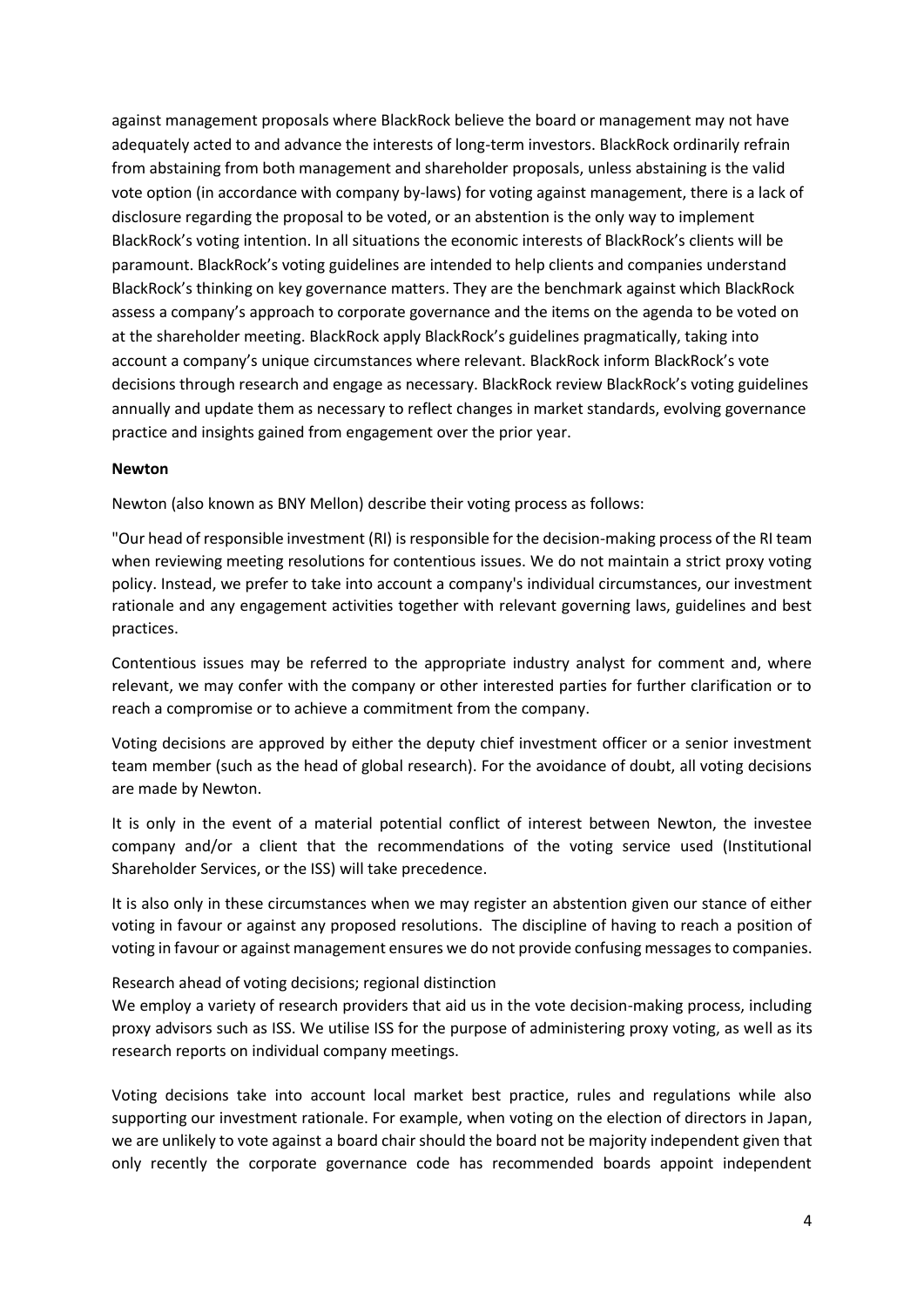directors. However, in the UK, where majority independent boards are well established and expected by investors, we are likely to vote against the chair and non-independent directors. This being said, we frequently vote against executive pay at US companies despite it being accepted US market practice of granting significant awards of free shares as we believe executive pay should be aligned with performance."

## **b. Summary of voting behaviour over the year**

## **LGIM**

A summary of the investment managers' voting behaviour over the period is provided in the tables below:

|                                              | <b>Summary Info</b>             |
|----------------------------------------------|---------------------------------|
| Manager name                                 | Legal & General                 |
| Fund name                                    | <b>Dynamic Diversified Fund</b> |
| Approximate value of trustee's assets        | £20.4m                          |
| Number of equity holdings in the fund        | 3951                            |
| Number of meetings eligible to vote          | 7,887                           |
| Number of resolutions eligible to vote       | 83,262                          |
| % of resolutions voted                       | 99.9%                           |
| % of resolutions voted with management       | 84.09%                          |
| % of resolutions voted against management    | 15.24%                          |
| % of resolutions abstained                   | 0.68%                           |
| % of meetings with at least one vote against | 5.41%                           |
| managements                                  |                                 |
| % of resolutions voted contrary to the proxy | 0.25%                           |
| adviser recommendation                       |                                 |

## **BlackRock**

|                                              | <b>Summary Info</b>             |
|----------------------------------------------|---------------------------------|
| Manager name                                 | <b>BlackRock</b>                |
| Fund name                                    | Dynamic Diversified Growth Fund |
| Approximate value of trustee's assets        | £20.7m                          |
| Number of equity holdings in the fund        | unavailable                     |
| Number of meetings eligible to vote          | 948                             |
| Number of resolutions eligible to vote       | 11,908                          |
| % of resolutions voted                       | 99%                             |
| % of resolutions voted with management       | 94%                             |
| % of resolutions voted against management    | 5%                              |
| % of resolutions abstained                   | 0%                              |
| % of meetings with at least one vote against | 30%                             |
| managements                                  |                                 |
| % of resolutions voted contrary to the proxy | 0%                              |
| adviser recommendation                       |                                 |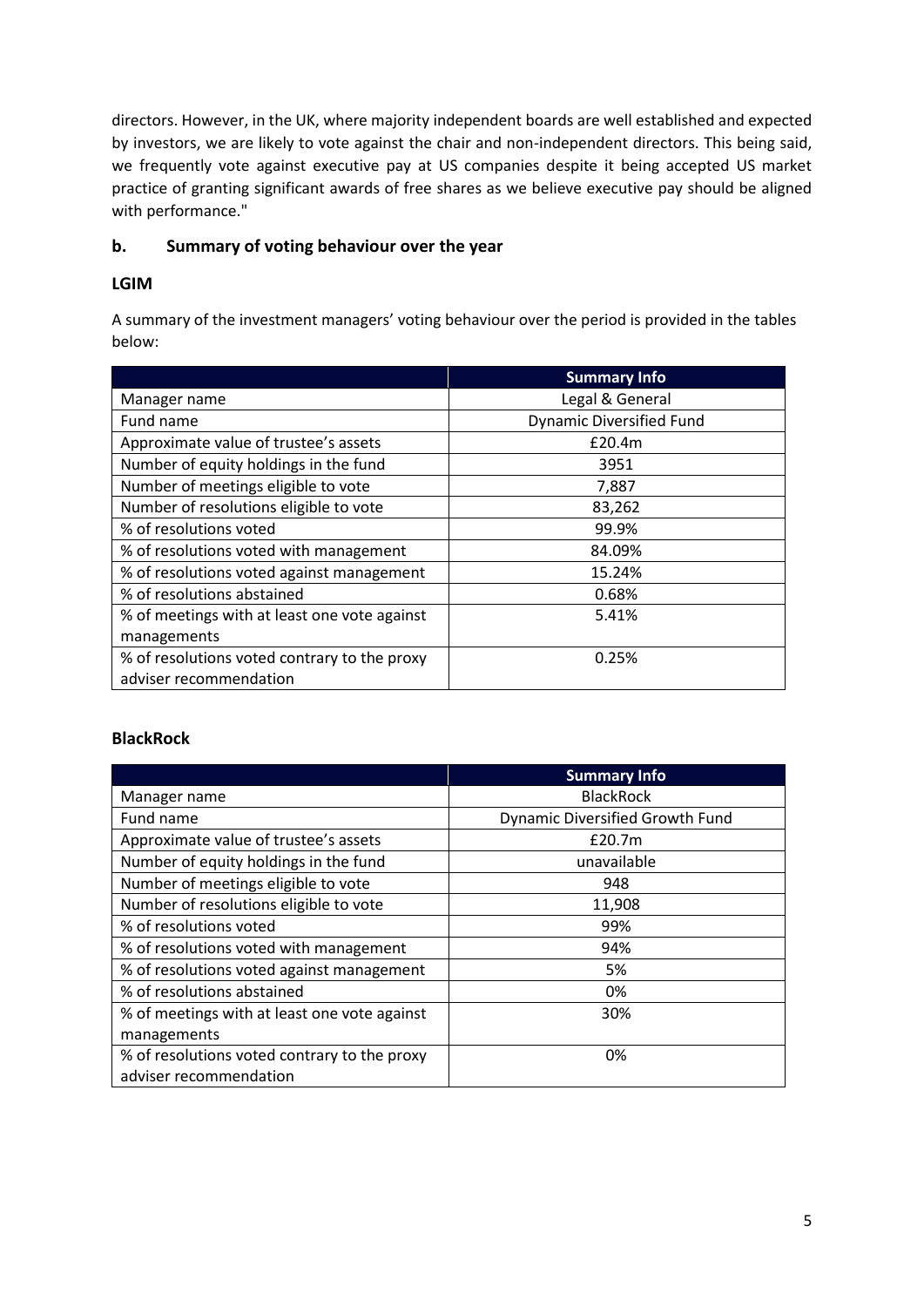#### **Newton**

|                                              | <b>Summary Info</b>                  |
|----------------------------------------------|--------------------------------------|
| Manager name                                 | Newton Investment Management Limited |
| Fund name                                    | <b>BNY Mellon Real Return Fund</b>   |
| Approximate value of trustee's assets        | £20.8m                               |
| Number of equity holdings in the fund        | 91                                   |
| Number of meetings eligible to vote          | 98                                   |
| Number of resolutions eligible to vote       | 1,307                                |
| % of resolutions voted                       | 99.2%                                |
| % of resolutions voted with management       | 85.4%                                |
| % of resolutions voted against management    | 14.6%                                |
| % of resolutions abstained                   | 0%                                   |
| % of resolutions withheld                    | 0%                                   |
| % of meetings with at least one vote against | 38%                                  |
| managements                                  |                                      |
| % of resolutions voted contrary to the proxy | 9.9%                                 |
| adviser recommendation                       |                                      |

*Please note that the voting data for Newton is as at 31 March 2021*

### **c. Most significant votes over the year**

#### **LGIM**

As regulation on vote reporting has recently evolved with the introduction of the concept of 'significant vote' by the EU Shareholder Rights Directive II, LGIM wants to ensure they continue to help their clients in fulfilling their reporting obligations. LGIM also believe public transparency of their vote activity is critical for their clients and interested parties to hold LGIM to account.

For many years, LGIM has regularly produced case studies and/or summaries of LGIM's vote positions to clients for what they deemed were 'material votes'. LGIM are evolving their approach in line with the new regulation and are committed to provide their clients access to 'significant vote' information.

In determining significant votes, LGIM's Investment Stewardship team takes into account the criteria provided by the Pensions & Lifetime Savings Association consultation (PLSA). This includes but is not limited to:

• High profile vote which has such a degree of controversy that there is high client and/or public scrutiny;

• Significant client interest for a vote: directly communicated by clients to the Investment Stewardship team at LGIM's annual Stakeholder roundtable event, or where LGIM note a significant increase in requests from clients on a particular vote;

• Sanction vote as a result of a direct or collaborative engagement;

• Vote linked to an LGIM engagement campaign, in line with LGIM Investment Stewardship's 5-year ESG priority engagement themes.

LGIM will provide information on significant votes in the format of detailed case studies in their quarterly ESG impact report and annual active ownership publications.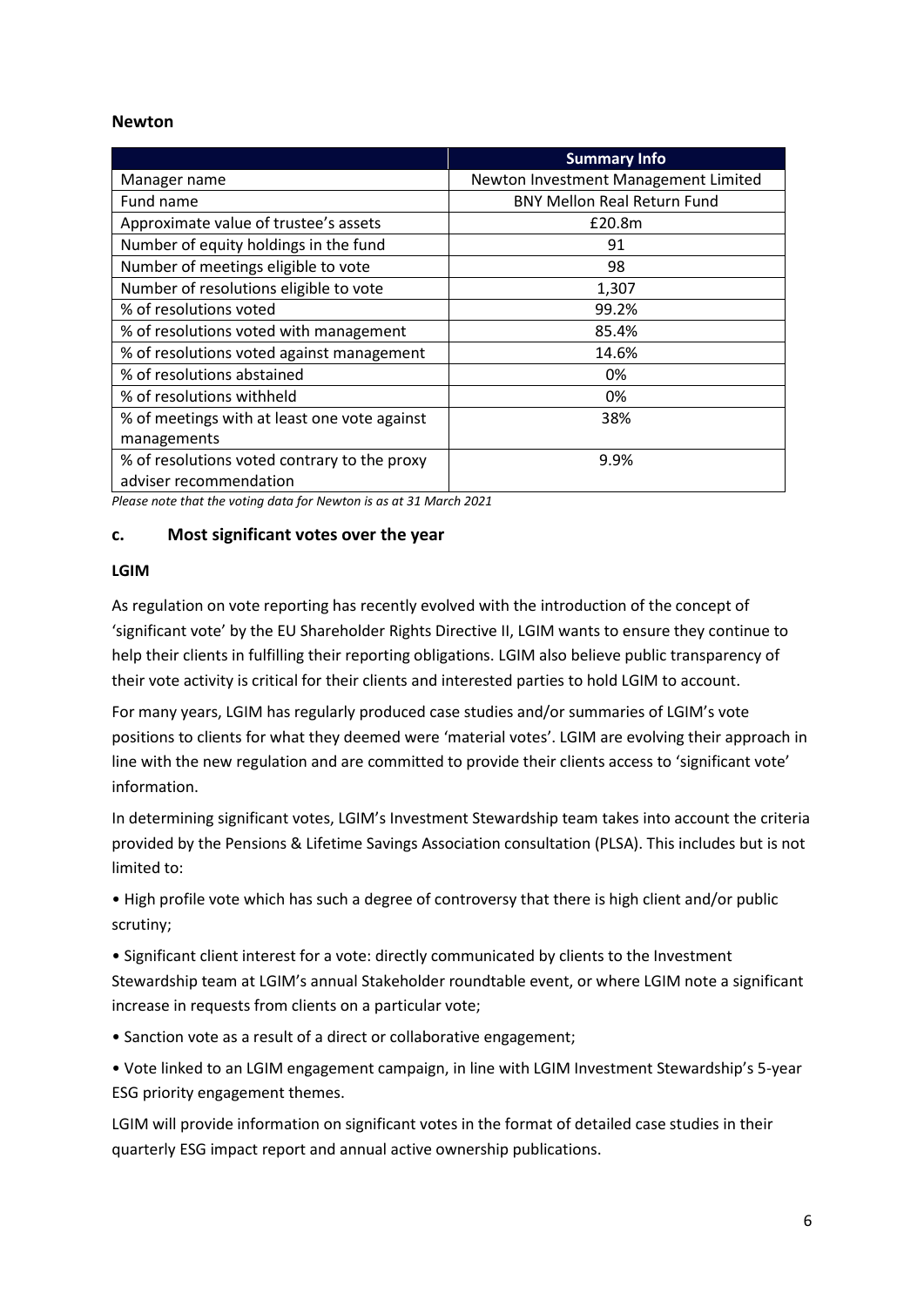Given the similar holdings within each of the funds with their respective currency hedged version of the funds, significant votes cast in each fund were the same for both unhedged and hedged fund versions.

### **BlackRock**

BlackRock Investment Stewardship prioritizes its work around themes that BlackRock believe will encourage sound governance practices and deliver sustainable long-term financial performance at the companies in which BlackRock invest on behalf of BlackRock's clients. BlackRock's year-round engagements with clients to understand their focus areas and expectations, as well as BlackRock's active participation in market-wide policy debates, help inform these priorities. The themes BlackRock have identified are reflected in BlackRock's global principles, market-specific voting guidelines and engagement priorities, which underpin BlackRock's stewardship activities and form the benchmark against which BlackRock look at the sustainable long-term financial performance of investee companies.

BlackRock periodically publish "vote bulletins" on key votes at shareholder meetings to provide insight into certain vote decisions BlackRock expect will be of particular interest to clients. These bulletins are intended to explain BlackRock's vote decisions relating to a range of business issues including environmental, social, and governance matters that BlackRock consider, based on BlackRock's global principles and engagement priorities, material to a company's sustainable longterm financial performance. Other factors BlackRock may consider in deciding to publish a vote bulletin include the profile of the issue in question, the level of interest BlackRock expect in the vote decision and the extent of engagement BlackRock have had with the company. The bulletins include relevant company-specific background, sector or local market context, and engagement history when applicable. BlackRock publish vote bulletins after the shareholder meeting to provide transparency for clients and other stakeholders on BlackRock's approach to the votes that BlackRock consider to be most significant and thus require more detailed explanation. BlackRock publish details of other significant votes (including vote rationales, where applicable) quarterly on the BlackRock website.

BlackRock's vote bulletins can be found here [https://www.blackrock.com/corporate/about](https://www.blackrock.com/corporate/about-us/investment-stewardship#engagement-and-voting-history)[us/investment-stewardship#engagement-and-voting-history](https://www.blackrock.com/corporate/about-us/investment-stewardship#engagement-and-voting-history)

#### **Newton**

Newton (also known as BNY Mellon) define their process for determining the "most significant" votes as follows:

"We regard material issues as all votes against management, including where we support shareholder resolutions that the company's management are recommending voting against. As active managers, we invest in companies that we believe will support the long-term performance objectives of our clients. By doing so, we are making a positive statement about the business, the management of risks and the quality of management. Voting against management, therefore, is a strong statement that we think there are areas for improvement. As such, by not supporting management, we think that this is material, which is different to a passive investor where there is no automatic assumption of a positive intent in ownership. As such, we report publicly our rationale for each instance where we have voted against the recommendation of the underlying company's management. At the fund level, we consider each instance of voting against management to be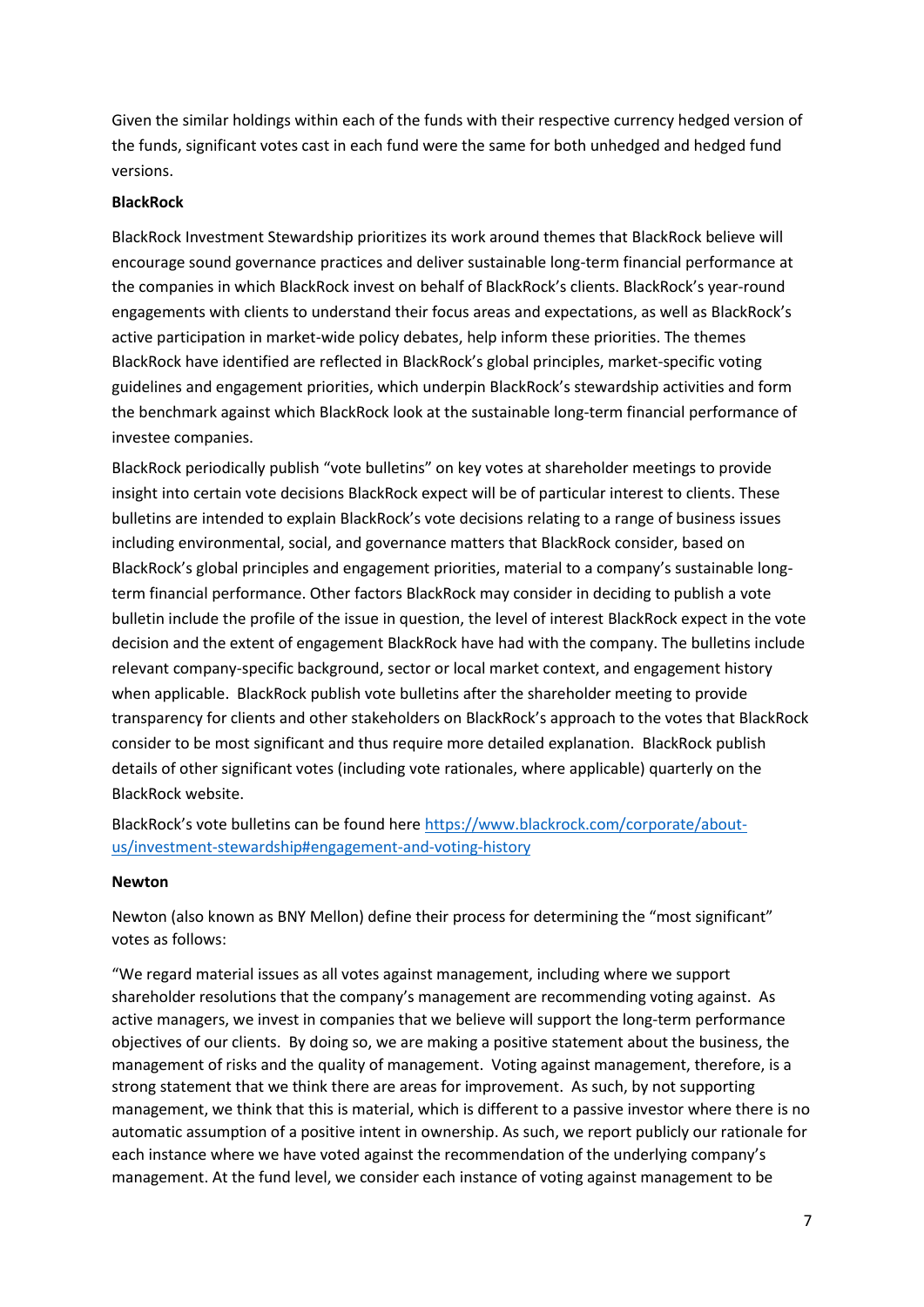significant but if required to prioritise these instances, we take an objective approach that includes the fund's weighting in each security. This reflects our investment process and ensures the prioritised list includes those instances that could be most impactful to the long-term value to the fund as well as those that may have an immediate impact to the fund."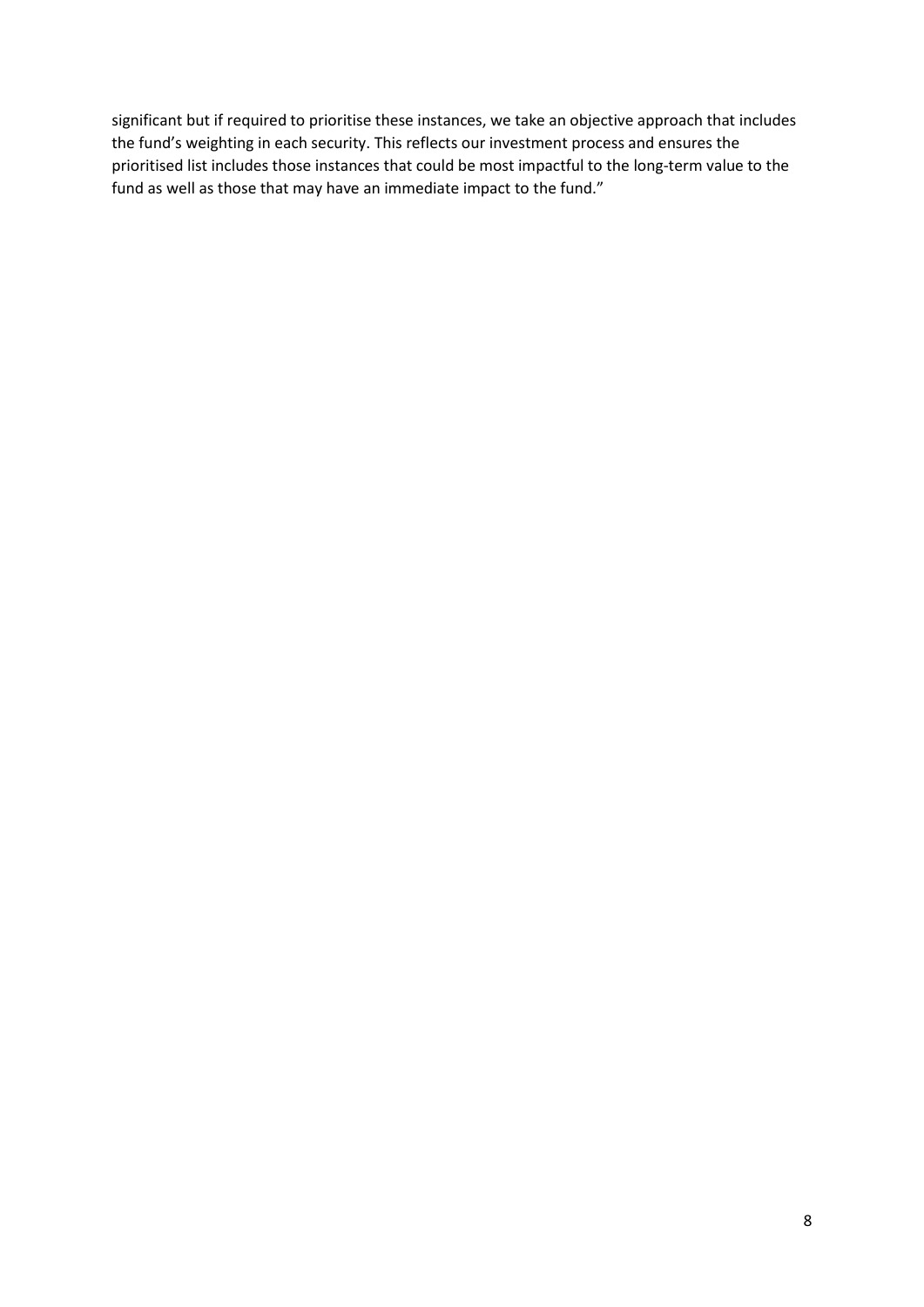#### **LGIM**

| Company name                                                                                                                                           | Amazon                                                                                                                                                                                                                                                                                                                                                                                                                                                                                                                                                                                                                                                                                                                                                                                                                                                                                                                                                                                                                                                                                                                                                                                                                                                                                                                                                                                                                                                                                                                                                                                                                                                                                                                                                                                                                                                                                          | Walgreens Boots Alliance, Inc.                                                                                                                                                                                                                                                                                                                                                                                                                                                                                                                                                                                                                                                                                                                                                                                                                                                                                                                                                                                                                                                                                                                                                                                                                                                                                                      |
|--------------------------------------------------------------------------------------------------------------------------------------------------------|-------------------------------------------------------------------------------------------------------------------------------------------------------------------------------------------------------------------------------------------------------------------------------------------------------------------------------------------------------------------------------------------------------------------------------------------------------------------------------------------------------------------------------------------------------------------------------------------------------------------------------------------------------------------------------------------------------------------------------------------------------------------------------------------------------------------------------------------------------------------------------------------------------------------------------------------------------------------------------------------------------------------------------------------------------------------------------------------------------------------------------------------------------------------------------------------------------------------------------------------------------------------------------------------------------------------------------------------------------------------------------------------------------------------------------------------------------------------------------------------------------------------------------------------------------------------------------------------------------------------------------------------------------------------------------------------------------------------------------------------------------------------------------------------------------------------------------------------------------------------------------------------------|-------------------------------------------------------------------------------------------------------------------------------------------------------------------------------------------------------------------------------------------------------------------------------------------------------------------------------------------------------------------------------------------------------------------------------------------------------------------------------------------------------------------------------------------------------------------------------------------------------------------------------------------------------------------------------------------------------------------------------------------------------------------------------------------------------------------------------------------------------------------------------------------------------------------------------------------------------------------------------------------------------------------------------------------------------------------------------------------------------------------------------------------------------------------------------------------------------------------------------------------------------------------------------------------------------------------------------------|
| Date of vote                                                                                                                                           | 27-May-20                                                                                                                                                                                                                                                                                                                                                                                                                                                                                                                                                                                                                                                                                                                                                                                                                                                                                                                                                                                                                                                                                                                                                                                                                                                                                                                                                                                                                                                                                                                                                                                                                                                                                                                                                                                                                                                                                       | 28-Jan-21                                                                                                                                                                                                                                                                                                                                                                                                                                                                                                                                                                                                                                                                                                                                                                                                                                                                                                                                                                                                                                                                                                                                                                                                                                                                                                                           |
| Summary of the<br>resolution                                                                                                                           | Shareholder resolutions 5 to 16                                                                                                                                                                                                                                                                                                                                                                                                                                                                                                                                                                                                                                                                                                                                                                                                                                                                                                                                                                                                                                                                                                                                                                                                                                                                                                                                                                                                                                                                                                                                                                                                                                                                                                                                                                                                                                                                 | Resolution 3: Advisory vote to ratify named executive<br>officer's compensation.                                                                                                                                                                                                                                                                                                                                                                                                                                                                                                                                                                                                                                                                                                                                                                                                                                                                                                                                                                                                                                                                                                                                                                                                                                                    |
| How you voted                                                                                                                                          | Of 12 shareholder proposals, we voted to support 10. We<br>looked into the individual merits of each individual proposal,<br>and there are two main areas which drove our decision-<br>making: disclosure to encourage a better understanding of<br>process and performance of material issues (resolutions 5, 6,<br>7, 8, 10, 13, 15 and 16) and governance structures that benefit<br>long-term shareholders (resolutions 9 and 14).                                                                                                                                                                                                                                                                                                                                                                                                                                                                                                                                                                                                                                                                                                                                                                                                                                                                                                                                                                                                                                                                                                                                                                                                                                                                                                                                                                                                                                                          | We voted against the resolution.                                                                                                                                                                                                                                                                                                                                                                                                                                                                                                                                                                                                                                                                                                                                                                                                                                                                                                                                                                                                                                                                                                                                                                                                                                                                                                    |
| Where you voted<br>against management,<br>did you communicate<br>vour intent to the<br>company ahead of<br>the vote?                                   | LGIM publicly communicates its vote instructions in monthly<br>regional vote reports on its website with the rationale for all<br>votes against management. It is our policy not to engage with<br>our investee companies in the three weeks prior to an AGM as<br>our engagement is not limited to shareholder meeting topics.                                                                                                                                                                                                                                                                                                                                                                                                                                                                                                                                                                                                                                                                                                                                                                                                                                                                                                                                                                                                                                                                                                                                                                                                                                                                                                                                                                                                                                                                                                                                                                 | LGIM publicly communicates its vote instructions on its<br>website with the rationale for all votes against<br>management. It is our policy not to engage with our<br>investee companies in the three weeks prior to an AGM<br>as our engagement is not limited to shareholder meeting<br>topics.                                                                                                                                                                                                                                                                                                                                                                                                                                                                                                                                                                                                                                                                                                                                                                                                                                                                                                                                                                                                                                   |
| Rationale for the<br>voting decision                                                                                                                   | In addition to facing a full slate of proxy proposals, in the two<br>months leading up to the annual meeting, Amazon was on the<br>front lines of a pandemic response. The company was already<br>on the back foot owing to the harsh workplace practices<br>alleged by the author of a seminal article in the New York<br>Times published in 2015, which depicted a bruising culture.<br>The news of a string of workers catching COVID-19, the<br>company's response, and subsequent details, have all<br>become major news and an important topic for our<br>engagements leading up to the proxy vote. Our team has had<br>multiple engagements with Amazon over the past 12 months.<br>The topics of our engagements touched most aspects of ESG,<br>with an emphasis on social topics: • Governance: Separation<br>of CEO and board chair roles, plus the desire for directors to<br>participate in engagement meetings • Environment: Details<br>about the data transparency committed to in their 'Climate<br>Pledge' • Social: Establishment of workplace culture,<br>employee health and safety The allegations from current and<br>former employees are worrying. Amazon employees have<br>consistently reported not feeling safe at work, that paid sick<br>leave is not adequate, and that the company only provides an<br>incentive of \$2 per hour to work during the pandemic. Also<br>cited is an ongoing culture of retaliation, censorship, and fear.<br>We discussed with Amazon the lengths the company is going<br>to in adapting their working environment, with claims of<br>industry leading safety protocols, increased pay, and adjusted<br>absentee policies. However, some of their responses seemed<br>to have backfired. For example, a policy to inform all workers<br>in a facility if COVID-19 is detected has definitely caused<br>increased media attention. | The company's compensation committee applied<br>discretion to allow a long-term incentive plan award to<br>vest when the company had not even achieved a<br>threshold level of performance. This is an issue because<br>investors expect pay and performance to be aligned.<br>Exercising discretion in such a way during a year in which<br>the company's earnings per share (EPS) declined by 88%<br>caused a significant misalignment between pay and<br>performance. LGIM had a constructive engagement<br>with the company in November 2020; however, it failed to<br>mention the application of discretion during that call. We<br>found this surprising given the significant impact it had on<br>compensation, which was discussed, giving the company<br>an opportunity to raise this. LGIM does not generally<br>support the application of retrospective changes to<br>performance conditions. Although the company was<br>impacted by COVID, many of its shops remained open as<br>they were considered an essential retailer. The company<br>did not provide sufficient justification for the level of<br>discretion applied which resulted in the payment of 94,539<br>shares or approximately \$3.5m to the CEO in respect of<br>the 2018-2020 award, which would otherwise have<br>resulted in zero shares vesting. |
| Outcome of the vote                                                                                                                                    | Resolution 5 to 8, and 14 to 16 each received approx. 30%<br>support from shareholders. Resolutions 9 and 10 received<br>respectively 16.7 and 15.3% support. Resolution 11 received<br>6.1% support. Resolution 12 received 1.5 % support.<br>Resolution 13 received 12.2% support. (Source: ISS data)                                                                                                                                                                                                                                                                                                                                                                                                                                                                                                                                                                                                                                                                                                                                                                                                                                                                                                                                                                                                                                                                                                                                                                                                                                                                                                                                                                                                                                                                                                                                                                                         | The resolution failed to get a majority support as 52% of<br>shareholders voted against.                                                                                                                                                                                                                                                                                                                                                                                                                                                                                                                                                                                                                                                                                                                                                                                                                                                                                                                                                                                                                                                                                                                                                                                                                                            |
| Implications of the<br>outcome eg were<br>there any lessons<br>learned and what<br>likely future steps will<br>you take in response<br>to the outcome? | Despite shareholders not giving majority support to the raft of<br>shareholder proposals, the sheer number and focus on these<br>continues to dominate the landscape for the company. Our<br>engagement with the company continues as we push it to<br>disclose more and to ensure it is adequately managing its<br>broader stakeholders, and most importantly, its human capital.                                                                                                                                                                                                                                                                                                                                                                                                                                                                                                                                                                                                                                                                                                                                                                                                                                                                                                                                                                                                                                                                                                                                                                                                                                                                                                                                                                                                                                                                                                              | LGIM will continue to monitor the company.                                                                                                                                                                                                                                                                                                                                                                                                                                                                                                                                                                                                                                                                                                                                                                                                                                                                                                                                                                                                                                                                                                                                                                                                                                                                                          |
| On which criteria (as<br>explained in the<br>cover email) have<br>you assessed this<br>vote to be<br>"significant"?                                    | The market attention was significant leading up to the AGM,<br>with: •12 shareholder proposals on the table – the largest<br>number of any major US company this proxy season . Diverse<br>investor coalitions submitting and rallying behind the<br>proposals, including global, different types of investors and<br>first time co-filers/engagers • Substantial press coverage – with<br>largely negative sentiment related to the company's<br>governance profile and its initial management of COVID-19<br>•Multiple state treasurers speaking out and even holding an<br>online targeted pre-annual meeting investor forum entitled<br>'Workplace & Investor Risks in Amazon.com, Inc.'s COVID-19<br>Response' Anecdotally, the Stewardship team received more<br>inquires related to Amazon than any other company this<br>season.                                                                                                                                                                                                                                                                                                                                                                                                                                                                                                                                                                                                                                                                                                                                                                                                                                                                                                                                                                                                                                                        | It was high-profile and controversial.                                                                                                                                                                                                                                                                                                                                                                                                                                                                                                                                                                                                                                                                                                                                                                                                                                                                                                                                                                                                                                                                                                                                                                                                                                                                                              |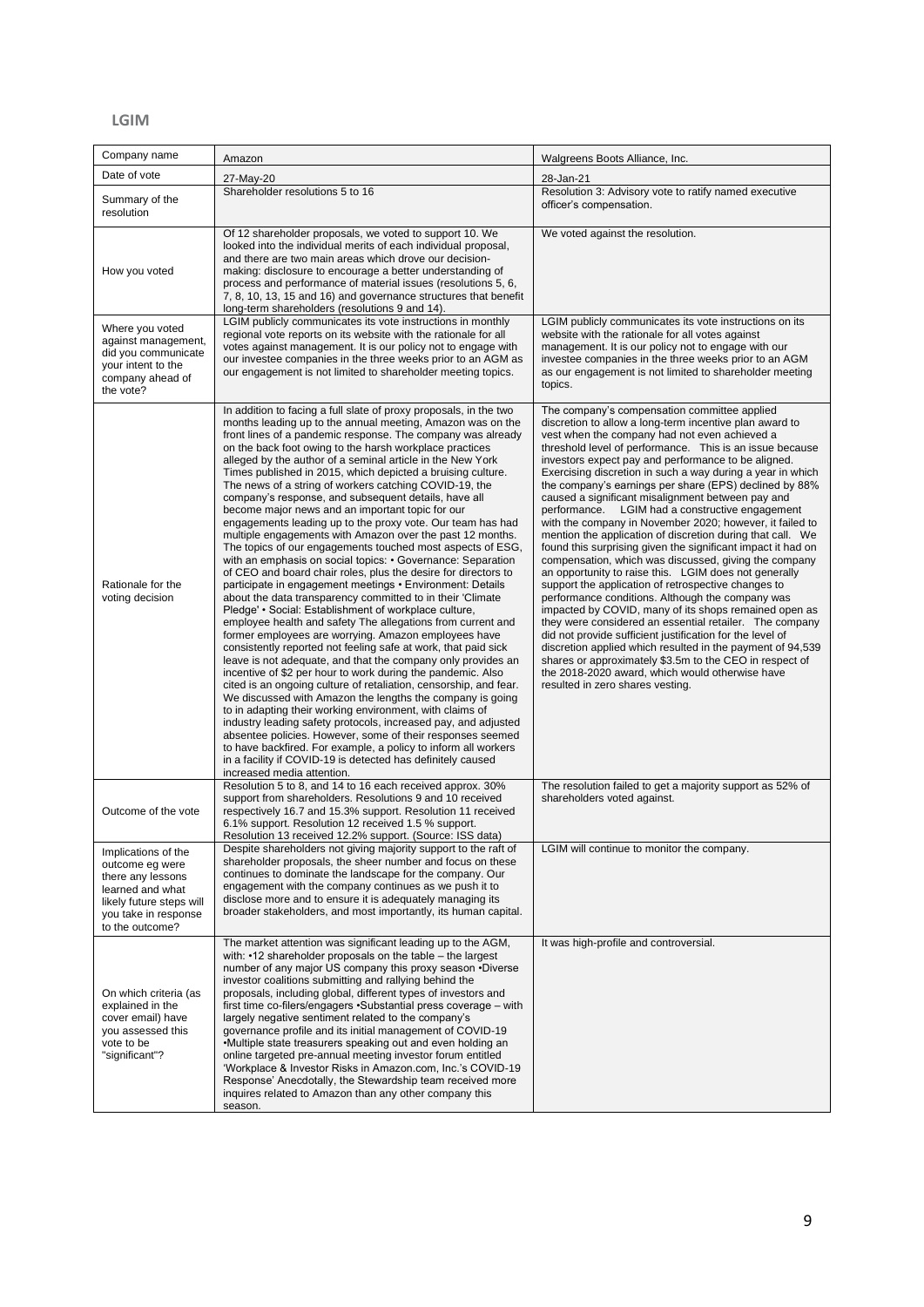#### **BlackRock**

| Company name                                                                                                                                           | <b>Barclays Plc</b>                                                                                                                                                                                                                                                                                                                                                                                                                                                                                                                                                                                                                                                                                                                                                                                                                      | Woodside Petroleum Ltd.                                                                                                                                                                                                                                                                                                                                                                                                                                                                                                                                                                                                                                                      |
|--------------------------------------------------------------------------------------------------------------------------------------------------------|------------------------------------------------------------------------------------------------------------------------------------------------------------------------------------------------------------------------------------------------------------------------------------------------------------------------------------------------------------------------------------------------------------------------------------------------------------------------------------------------------------------------------------------------------------------------------------------------------------------------------------------------------------------------------------------------------------------------------------------------------------------------------------------------------------------------------------------|------------------------------------------------------------------------------------------------------------------------------------------------------------------------------------------------------------------------------------------------------------------------------------------------------------------------------------------------------------------------------------------------------------------------------------------------------------------------------------------------------------------------------------------------------------------------------------------------------------------------------------------------------------------------------|
| Date of vote                                                                                                                                           | 7-May-20                                                                                                                                                                                                                                                                                                                                                                                                                                                                                                                                                                                                                                                                                                                                                                                                                                 | 30th April 2020                                                                                                                                                                                                                                                                                                                                                                                                                                                                                                                                                                                                                                                              |
| Summary of the<br>resolution                                                                                                                           | Resolution 29: Approve Barclays' Commitment<br>toTackling Climate Change Resolution 30: Approve<br><b>ShareAction Requisitioned Resolution</b>                                                                                                                                                                                                                                                                                                                                                                                                                                                                                                                                                                                                                                                                                           | Item 4a: Special Resolution to Amend the company Constitution<br>Item 4b (1-3): Ordinary Resolution on Paris Goals and Targets<br>Item 4c: Ordinary Resolution on Climate-Related Lobbying Item<br>4d: Ordinary Resolution on Reputation Advertising Activities                                                                                                                                                                                                                                                                                                                                                                                                              |
| How you voted                                                                                                                                          | BlackRock, through an independent fiduciary, voted<br>FOR all management resolutions and AGAINST<br>shareholder Resolution 30.                                                                                                                                                                                                                                                                                                                                                                                                                                                                                                                                                                                                                                                                                                           | BIS voted with management and withheld support for the<br>relevant proposals.                                                                                                                                                                                                                                                                                                                                                                                                                                                                                                                                                                                                |
| Where you voted<br>against management,<br>did you communicate<br>your intent to the<br>company ahead of<br>the vote?                                   | Information not provided                                                                                                                                                                                                                                                                                                                                                                                                                                                                                                                                                                                                                                                                                                                                                                                                                 | Information not provided                                                                                                                                                                                                                                                                                                                                                                                                                                                                                                                                                                                                                                                     |
| Rationale for the<br>voting decision                                                                                                                   | Based on BlackRock's proxy voting guidelines, the<br>independent fiduciary voted as follows: Resolution 29:<br>Approve Barclays' Commitment to tackling Climate<br>Change (FOR) Resolution 30:Approve ShareAction<br>Requisitioned Resolution (AGAINST) The independent<br>fiduciary reported that it took into consideration several<br>factors when voting to support the company's own<br>climate change resolution (Resolution 29) and against<br>the shareholder resolution (Resolution 30). Support for<br>both resolutions would have been problematic as they<br>are both binding. The independent fiduciary determined<br>that, as outlined in Resolution 29, the company sets a<br>clear ambition to become net-zero and align to the<br>goals of the Paris Agreement, addressing shareholders'<br>concerns for the time being | Based on our evaluation, Woodside provides adequate<br>transparency on their advertising activities and the community<br>groups that they support. We recognize that there are a range of<br>strongly held and differing views in the energy transition debate<br>and maintain that all parties, including the company, are within<br>their rights to state their views/engage in the discussion within<br>OECD quidelines. Furthermore, based on our research, there is<br>no indication that Woodside's sponsorships and community<br>partnerships do not comply with relevant laws and the underlying<br>principles of the OECD Guidelines for Multinational Enterprises. |
| Outcome of the vote                                                                                                                                    | Resolution 29 - supported by 99.9% of shareholders<br>Resolution30 - supported by 23.9% of shareholders<br>(source: Company website)                                                                                                                                                                                                                                                                                                                                                                                                                                                                                                                                                                                                                                                                                                     |                                                                                                                                                                                                                                                                                                                                                                                                                                                                                                                                                                                                                                                                              |
| Implications of the<br>outcome eg were<br>there any lessons<br>learned and what<br>likely future steps will<br>you take in response<br>to the outcome? | Information not provided                                                                                                                                                                                                                                                                                                                                                                                                                                                                                                                                                                                                                                                                                                                                                                                                                 | We will continue to engage with the board and management of<br>Woodside on a range of governance and material sustainability<br>issues, including its long-term ambition for carbon neutrality. We<br>will also monitor and provide feedback on the relevant<br>disclosures and targets once published.                                                                                                                                                                                                                                                                                                                                                                      |
| On which criteria (as<br>explained in the<br>cover email) have<br>you assessed this<br>vote to be<br>"significant"?                                    | Information not provided                                                                                                                                                                                                                                                                                                                                                                                                                                                                                                                                                                                                                                                                                                                                                                                                                 | Information not provided                                                                                                                                                                                                                                                                                                                                                                                                                                                                                                                                                                                                                                                     |